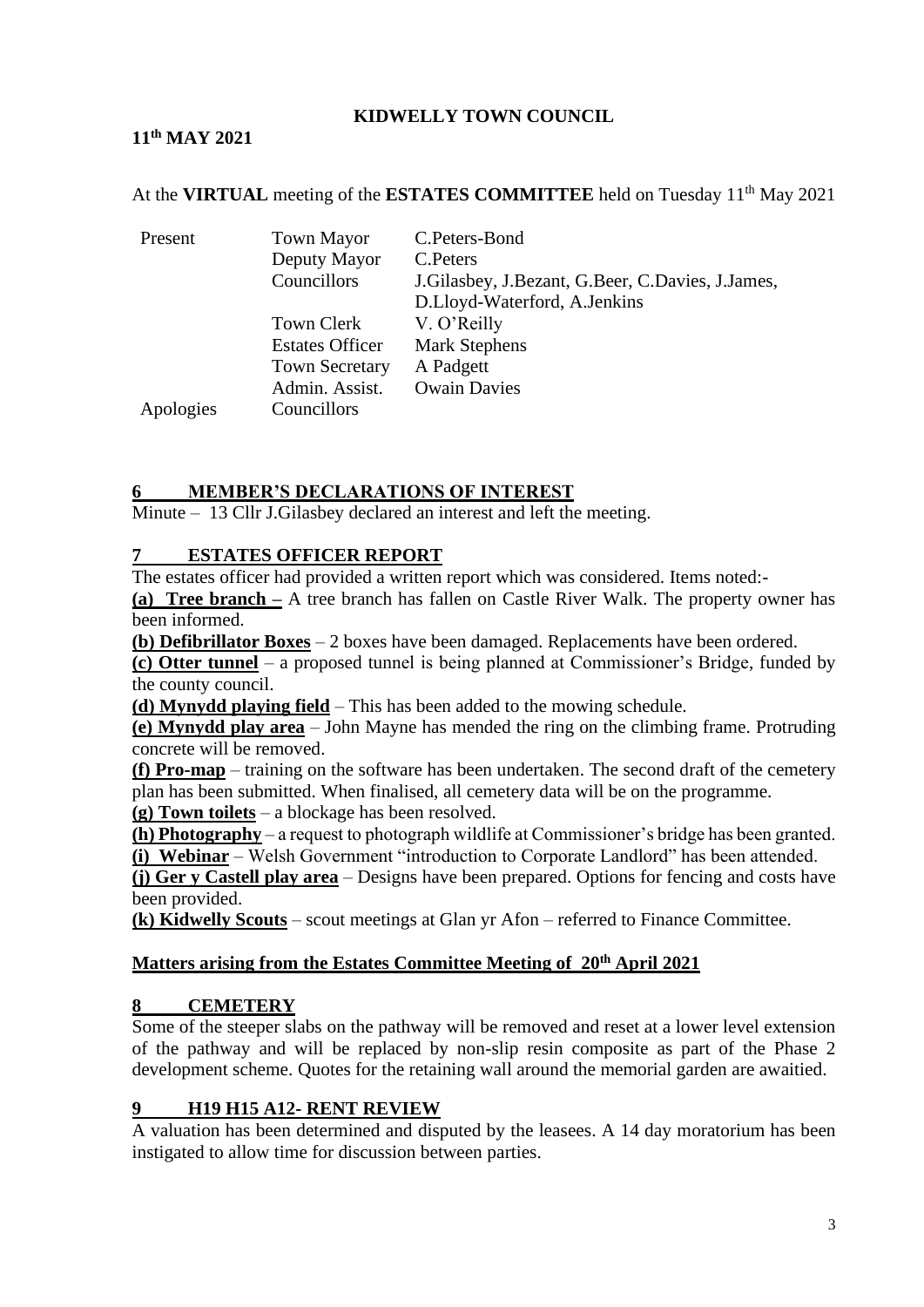# **10 ANIMAL HOUSING ON GL20**

The estates officer had previously carried out a site visit and prepared a report addressing the issues arising from housing pigs on the land. It was noted that retrospective planning will be needed to formalise the buildings already erected. Planning will be required for the additional building requested. The tenant had responded stating that he was awaiting a planning opinion. The matter was deferred until further information has been received and the tenant's response has been considered.

# **11 HISTORY SHED EXPERIENCE**

A site topographical survey has been provided. A block plan showing building locations has been supplied. Surveys required for planning are being prepared and then the application will be submitted.

# **12 SKATE BOARD PARK**

A request for a skate board park has been received. It was previously **RESOLVED**, in principal, to support the project. It had been noted that there is money in the budget for parks development which could be used, in part, for match funding provided that an officially constituted group of skate park users be formed to manage the project and work with the council. The estates officer has meet with those involved and identified land that could be used – play areas at Water Street and Ger y Gwendraeth. Members had been informed that residents of Ger y Gwendraeth had objections to use of land near their homes. Two further sites are possible and will be considered, the rear of the Gwenllian Centre and part of Parc Stephens.

# **13 BRIDLEWAY TRANSFER – YSGOL GWENLLIAN DEVELOPMENT**

The county council wishes to add the footprint of part of the bridleway (11/31a) to the school development site. Planning permission for the new school will not be approved unless this is done for ecological reasons.

It was previously **RESOLVED** to enter into a 15 year lease with the county whereby the bridleway section will be maintained by them. It was **RESOLVED** to ask for £500 per annum. A county maintenance plan for the paths, pond and bridges on CCC land adjacent to the canal cannot be included in the lease. However a "Nature Partnership" is being set up, a multi-agency initiative, which could develop the Quay area.

# **14 CARNIVAL AT GLAN YR AFON**

CCC has agreed that the carnival can use the county car park. The Welfare Committee has requested permission to install a container for storage near that site. However, there are 3 small areas of land at Glan yr Afon which are not registered. It was previously **RESOLVED** that the town council apply for adverse possession of these plots.

# **15 CASTLE LIGHTING**

CADW requires a work method and risk assessment to be prepared and a contract to be signed before work to renew the castle lights can commence. They also would prefer a separate electricity meter to be installed. The old lights have been removed. The boxes will be removed for maintenance when a risk assessment has been completed.

# **16 HOUSE AT 24 STATION ROAD**

It was **RESOLVED** to sell the property. Various options for selling will be explored. The sale proceeds will be ringfenced and used to develop further property projects.